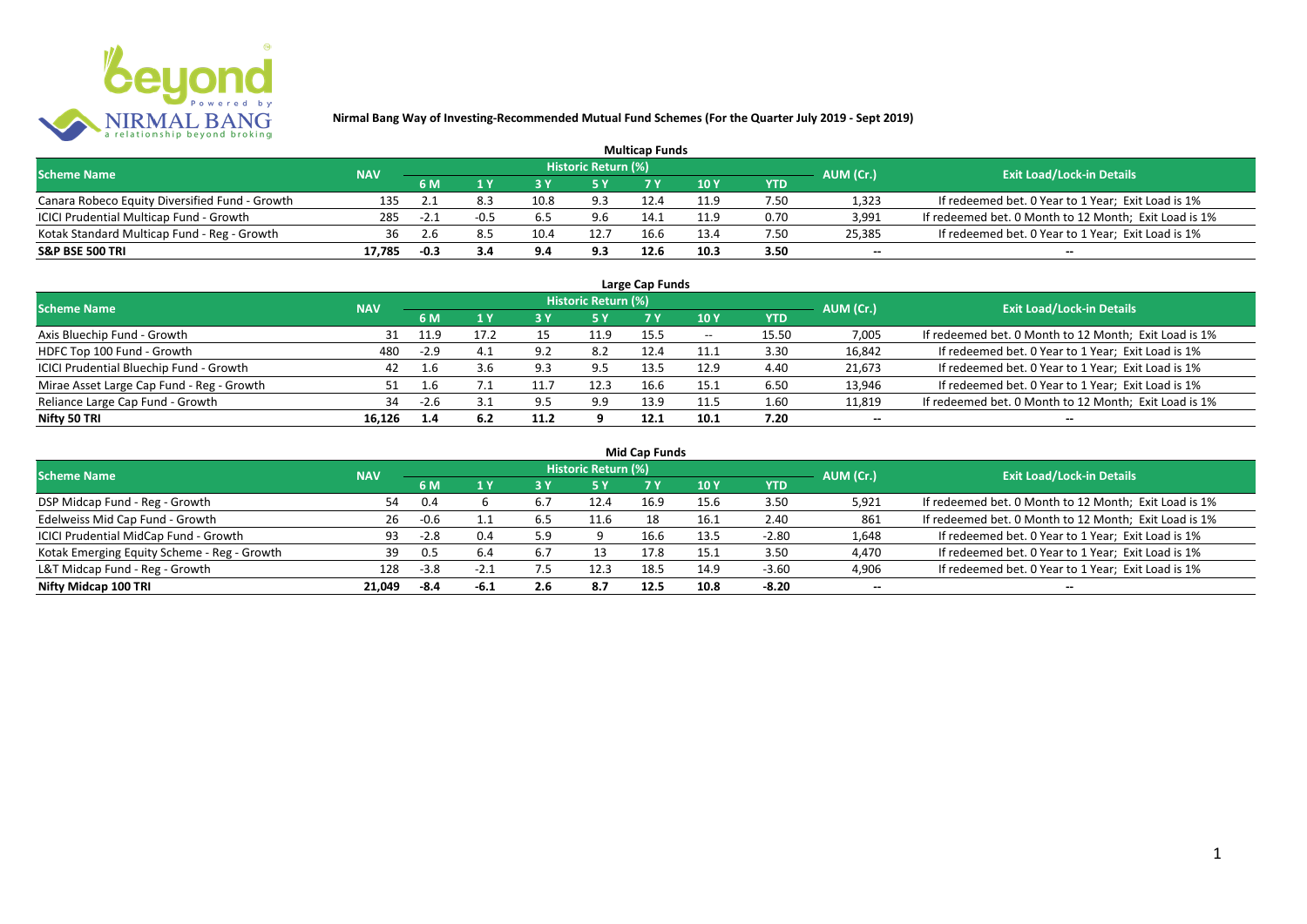

| Large & Midcap                                   |            |        |     |     |                     |      |      |      |                          |                                                    |  |  |
|--------------------------------------------------|------------|--------|-----|-----|---------------------|------|------|------|--------------------------|----------------------------------------------------|--|--|
| <b>Scheme Name</b>                               | <b>NAV</b> |        |     |     | Historic Return (%) |      |      |      | AUM (Cr.)                | <b>Exit Load/Lock-in Details</b>                   |  |  |
|                                                  |            | 6 M    |     |     |                     | 7 M  | 10Y  | YTD  |                          |                                                    |  |  |
| Canara Robeco Emerging Equities - Growth         | 91         | -1.6   |     | 8.9 | 13.6                | 20.4 | 18.6 | 2.60 | 4.669                    | If redeemed bet. 0 Year to 1 Year; Exit Load is 1% |  |  |
| Invesco India Growth Opportunities Fund - Growth | 35.        |        | 6.1 |     | 11.2                |      |      | 6.10 | 1,659                    | If redeemed bet. 0 Year to 1 Year; Exit Load is 1% |  |  |
| NIFTY Large Midcap 250 TRI                       | 7.030      | $-2.0$ |     | 8.6 | 10.4                | 14.2 | 11.3 | 0.50 | $\overline{\phantom{a}}$ | $- -$                                              |  |  |

| <b>Focused Funds</b>             |            |        |      |  |                     |      |       |            |                          |                                                       |  |  |
|----------------------------------|------------|--------|------|--|---------------------|------|-------|------------|--------------------------|-------------------------------------------------------|--|--|
| <b>Scheme Name</b>               | <b>NAV</b> |        |      |  | Historic Return (%) |      |       |            | AUM (Cr.)                | <b>Exit Load/Lock-in Details</b>                      |  |  |
|                                  |            | 6 M    |      |  | <b>EV</b>           |      | 10 Y  | <b>YTD</b> |                          |                                                       |  |  |
| Axis Focused 25 Fund - Growth    | 30         | 10.3   |      |  | 13.9                | 15.3 | $- -$ | 9.90       | 7.841                    | If redeemed bet. 0 Month to 12 Month; Exit Load is 1% |  |  |
| SBI Focused Equity Fund - Growth | 146        | 6.0    | 13.5 |  | 12.7                | 15.  |       | 10.30      | 5,127                    | If redeemed bet. 0 Year to 1 Year; Exit Load is 1%    |  |  |
| S&P BSE 500 TRI                  | 17.785     | $-0.3$ | 3.4  |  | 9.3                 | 12.6 | 10.3  | 3.50       | $\overline{\phantom{a}}$ | $- -$                                                 |  |  |

|                                                |            |         |         |                     |      | <b>Small Cap Funds</b> |                                       |          |                          |                                                    |
|------------------------------------------------|------------|---------|---------|---------------------|------|------------------------|---------------------------------------|----------|--------------------------|----------------------------------------------------|
| <b>Scheme Name</b>                             | <b>NAV</b> |         |         | Historic Return (%) |      |                        |                                       |          | AUM (Cr.)                | <b>Exit Load/Lock-in Details</b>                   |
|                                                |            | 6 M     |         |                     |      |                        | 10 Y                                  | YTD      |                          |                                                    |
| Franklin India Smaller Companies Fund - Growth | 50         | $-8.3$  |         |                     | 9.3  | 18.3                   |                                       | $-5.10$  | 6,584                    | If redeemed bet. 0 Year to 1 Year; Exit Load is 1% |
| HDFC Small Cap Fund - Growth                   | 39         | $-10.9$ | $-7.2$  |                     | 11.3 | 15.                    |                                       | $-7.80$  | 8,209                    | If redeemed bet. 0 Year to 1 Year; Exit Load is 1% |
| L&T Emerging Businesses Fund - Reg - Growth    | 23         | $-7.6$  | -8.3    | 7.9                 | 12.8 | $-$                    | $\hspace{0.05cm}$ – $\hspace{0.05cm}$ | $-8.50$  | 5,639                    | If redeemed bet. 0 Year to 1 Year; Exit Load is 1% |
| Nifty Smallcap 100 TRI                         | 6.969      | $-13.1$ | $-11.4$ | $-2.3$              | 4.2  | 8.7                    |                                       | $-11.00$ | $\overline{\phantom{a}}$ | $-$                                                |

| ELSS Schemes (Tax Saving u/s 80-C)            |            |        |        |                            |                          |           |       |            |                          |                                  |  |  |
|-----------------------------------------------|------------|--------|--------|----------------------------|--------------------------|-----------|-------|------------|--------------------------|----------------------------------|--|--|
| <b>Scheme Name</b>                            | <b>NAV</b> |        |        | <b>Historic Return (%)</b> |                          |           |       |            | AUM (Cr.)                | <b>Exit Load/Lock-in Details</b> |  |  |
|                                               |            | 6 M    | 1 Y    | 3 Y                        | 75 Y                     | <b>7Y</b> | 10Y   | <b>YTD</b> |                          |                                  |  |  |
| Aditya Birla Sun Life Tax Relief 96 - Growth  | 30         | $-2.6$ | $-1.7$ | 7.9                        | 11.6                     | 15.7      | 11.8  | $-1.50$    | 8,562                    | Nil                              |  |  |
| Axis Long Term Equity Fund - Growth           | 47         | 9.5    | 12.5   | 12.4                       |                          | 18.8      | $- -$ | 10.10      | 19,236                   | Nil                              |  |  |
| IDFC Tax Advantage (ELSS) Fund - Reg - Growth | 54         | $-3.6$ | $-1.2$ | 8.6                        | 10                       | 14.7      |       | $-0.10$    | 1,877                    | Nil                              |  |  |
| Invesco India Tax Plan - Growth               | 51         | 0.8    |        |                            | 10.6                     | 15.8      |       | 4.20       | 859                      | Nil                              |  |  |
| Mirae Asset Tax Saver Fund - Reg - Growth     | 18         | 2.9    | 8.7    |                            | $\hspace{0.05cm} \ldots$ | $-$       | $- -$ | 7.10       | 2,306                    | Nil                              |  |  |
| <b>S&amp;P BSE 200 TRI</b>                    | 5.764      | 0.7    | 4.6    | 10.1                       | 9.6                      | 12.8      | 10.4  | 4.70       | $\overline{\phantom{a}}$ | $\overline{\phantom{a}}$         |  |  |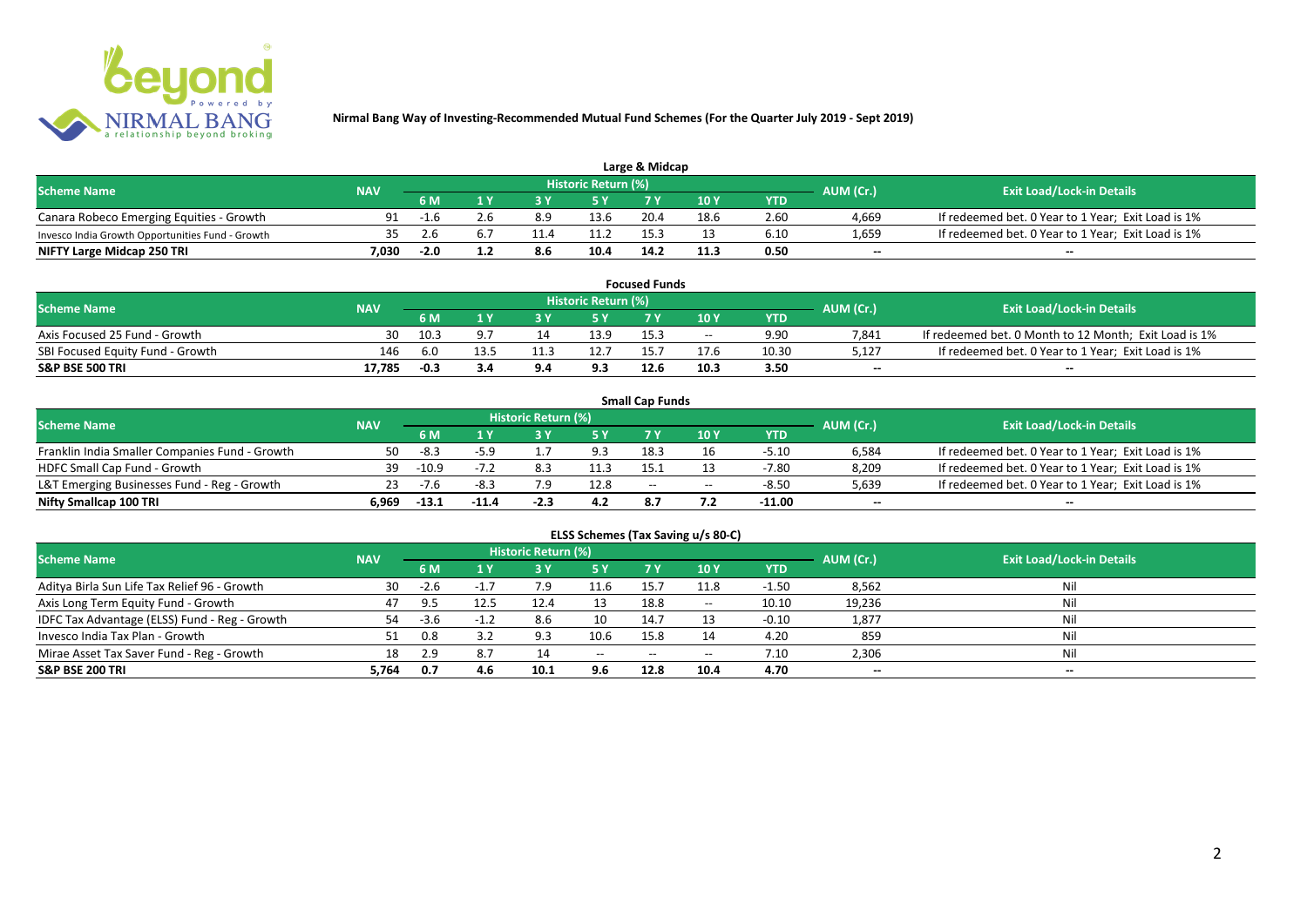

| <b>Contra/Value Fund</b>                  |            |        |     |                     |      |      |      |      |                          |                                                    |  |  |
|-------------------------------------------|------------|--------|-----|---------------------|------|------|------|------|--------------------------|----------------------------------------------------|--|--|
| <b>Scheme Name</b>                        | <b>NAV</b> |        |     | Historic Return (%) |      |      |      |      | AUM (Cr.)                | <b>Exit Load/Lock-in Details</b>                   |  |  |
|                                           |            | 6 M    |     |                     |      |      | 10 Y | YTD  |                          |                                                    |  |  |
| Kotak India EQ Contra Fund - Reg - Growth | 53.        |        | 4 q | 11.5                | 10.5 | 13.: |      | 5.90 | 819                      | If redeemed bet. 0 Year to 1 Year; Exit Load is 1% |  |  |
| Invesco India Contra Fund - Growth        | 47         | $-1.9$ |     | 10.6                | 11.6 | 16.6 |      | 1.30 | 3.992                    | If redeemed bet. 0 Year to 1 Year; Exit Load is 1% |  |  |
| UTI Value Opportunities Fund - Growth     | 61         | $-0.5$ |     |                     | 5.9  | 10.3 | 10.5 | 3.70 | 4,181                    | If redeemed bet. 0 Year to 1 Year; Exit Load is 1% |  |  |
| <b>S&amp;P BSE 500 TRI</b>                | 17.785     | $-0.3$ | 3.4 |                     | 9.3  |      | 10.3 | 3.50 | $\overline{\phantom{a}}$ | $\qquad \qquad$                                    |  |  |

|                                                                           |            |        |         |                     |           | Sector/Thematic |                   |            |                          |                                                    |
|---------------------------------------------------------------------------|------------|--------|---------|---------------------|-----------|-----------------|-------------------|------------|--------------------------|----------------------------------------------------|
| <b>Scheme Name</b>                                                        | <b>NAV</b> |        |         | Historic Return (%) |           |                 |                   |            | AUM (Cr.)                | <b>Exit Load/Lock-in Details</b>                   |
|                                                                           |            | 6 M    | 1 Y     |                     | <b>5Y</b> | 7Y              | 10Y               | <b>YTD</b> |                          |                                                    |
| Canara Robeco Consumer Trends Fund - Reg - Growth                         | 41         | 5.1    | 16.2    | 12.1                | 14.2      | 16              | 15                | 9.10       | 329                      | If redeemed bet. 0 Year to 1 Year; Exit Load is 1% |
| Mirae Asset Great Consumer Fund - Growth                                  | 36         | 4.1    | 9.6     | 13.6                | 13.2      | 16.6            | $\hspace{0.05cm}$ | 4.40       | 804                      | If redeemed bet. 0 Year to 1 Year; Exit Load is 1% |
| ICICI Prudential Technology Fund - Growth                                 | 58         | $-0.9$ | $-4.9$  | 14.8                | 8.9       | 16.9            | 17.1              | 2.80       | 450                      | If redeemed bet. 0 Day to 15 Day; Exit Load is 1%  |
| Reliance Pharma Fund - Growth                                             | 142        | $-4.8$ | $-11.2$ | $-1.3$              | 3.7       | 11.9            | 14.9              | $-5.00$    | 2,377                    | If redeemed bet. 0 Year to 1 Year; Exit Load is 1% |
| ICICI Prudential Banking and Financial Services Fund -<br>Retail - Growth | 65         | 0.4    | 17.5    | 12.1                | 15.6      | 18.3            | 16.8              | 6.20       | 3.102                    | If redeemed bet. 0 Day to 15 Day; Exit Load is 1%  |
| Reliance Banking Fund - Growth                                            | 272        | $-2.5$ | 10.5    | 10.4                | 12.3      | 14.5            | 14.5              | 2.80       | 2,776                    | If redeemed bet. 0 Year to 1 Year; Exit Load is 1% |
| <b>S&amp;P BSE 500 TRI</b>                                                | 17.785     | $-0.3$ | 3.4     | 9.4                 | 9.3       | 12.6            | 10.3              | 3.50       | $\overline{\phantom{a}}$ | $- -$                                              |

|                                                            |            |     |     |                     |                                       |                   | <b>Dynamic Asset Allocation Funds</b> |            |                          |                                                         |
|------------------------------------------------------------|------------|-----|-----|---------------------|---------------------------------------|-------------------|---------------------------------------|------------|--------------------------|---------------------------------------------------------|
| <b>Scheme Name</b>                                         | <b>NAV</b> |     |     | Historic Return (%) |                                       |                   |                                       |            | AUM (Cr.)                | <b>Exit Load/Lock-in Details</b>                        |
|                                                            |            | 6 M | 1 Y | 3 Y                 | <b>5Y</b>                             |                   | 10 Y                                  | <b>YTD</b> |                          |                                                         |
| ICICI Prudential Balanced Advantage Fund - Reg -<br>Growth | 37         | 4.1 |     |                     | 9.2                                   | 12.4              | 12.2                                  | 6.20       | 27.468                   | If redeemed bet. 0 Year to 1 Year; Exit Load is 1%      |
| Invesco India Dynamic Equity Fund - Growth                 | 29         | 3.0 | 5.5 | 8.1                 | 8.1                                   | 12.3              | 10.8                                  | 6.50       | 908                      | If redeemed bet. 0 Month to 3 Month; Exit Load is 0.25% |
| Reliance Balanced Advantage Fund - Growth                  | 92         |     | 6.6 | 8.6                 | 8.6                                   |                   | 10.7                                  | 5.20       | 2,314                    | If redeemed bet. 0 Month to 12 Month; Exit Load is 1%   |
| SBI Dynamic Asset Allocation Fund - Reg - Growth           | 13         | 0.7 |     | 7.1                 | $\hspace{0.05cm}$ – $\hspace{0.05cm}$ | $\hspace{0.05cm}$ | $- -$                                 | 2.20       | 683                      | If redeemed bet. 0 Month to 12 Month; Exit Load is 1%   |
| NIFTY 50 Hybrid Composite Debt 65:35 Index                 | 10.104     | 3.3 |     | 9.9                 | 9.2                                   |                   | 9.7                                   | 7.80       | $\overline{\phantom{a}}$ | $\!-$                                                   |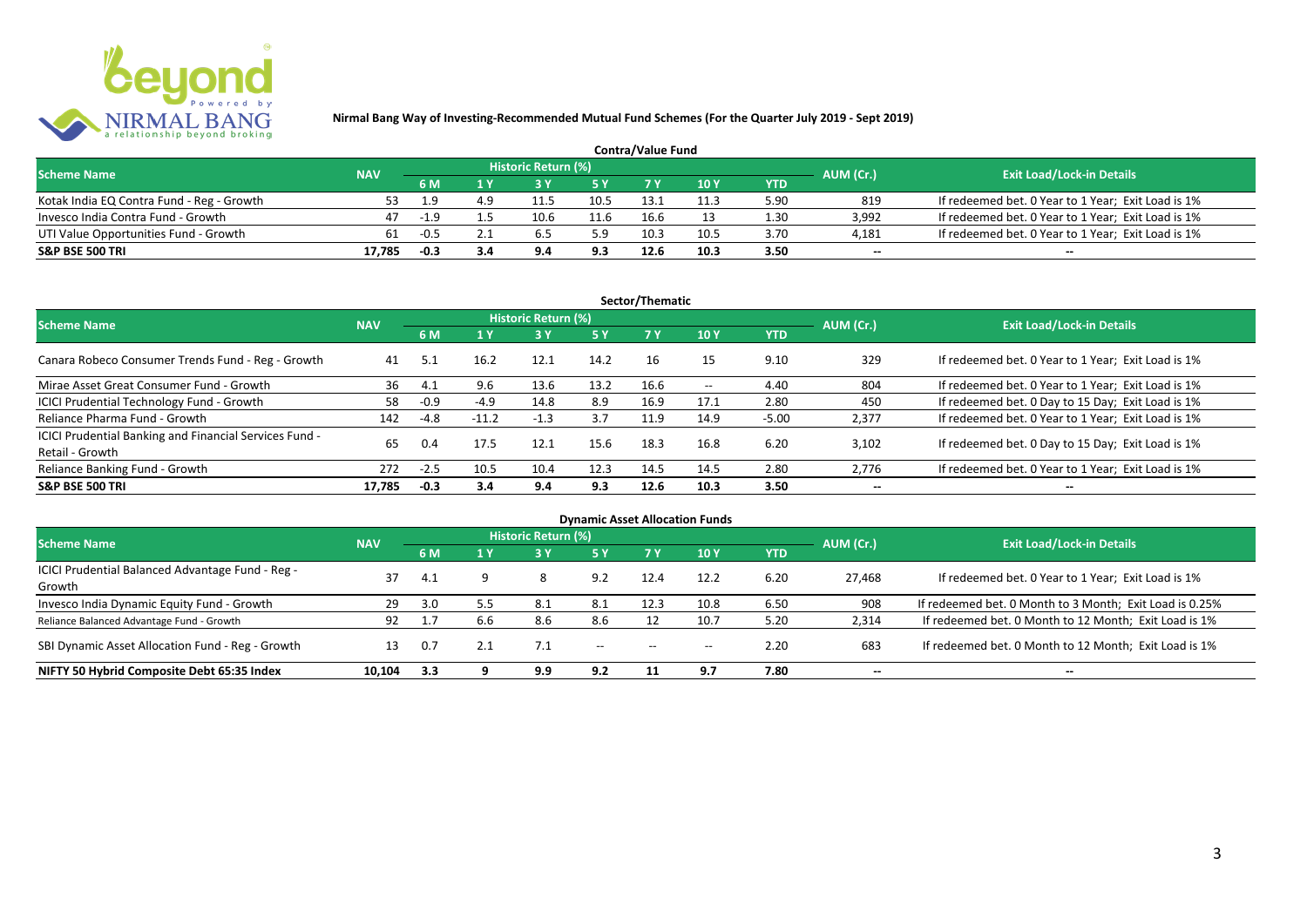

|                                                 |            |        |      |                            |       | <b>Hybrid Aggressive</b> |      |      |                          |                                                       |
|-------------------------------------------------|------------|--------|------|----------------------------|-------|--------------------------|------|------|--------------------------|-------------------------------------------------------|
| <b>Scheme Name</b>                              | <b>NAV</b> |        |      | <b>Historic Return (%)</b> |       |                          |      |      | AUM (Cr.)                | <b>Exit Load/Lock-in Details</b>                      |
|                                                 |            | 6 M    | 1 Y  |                            |       | 7 Y                      | 10Y  | YTD  |                          |                                                       |
| HDFC Hybrid Equity Fund - Growth                | 54         |        | 6.9  | 5.9                        | 5.8   | 10.1                     |      | 4.60 | 20,696                   | If redeemed bet. 0 Year to 1 Year; Exit Load is 1%    |
| ICICI Prudential Equity & Debt Fund - Growth    | 132        | $-0.9$ | 2.5  |                            | 9.6   | 14.1                     | 13.4 | 2.80 | 23,288                   | If redeemed bet. 0 Year to 1 Year; Exit Load is 1%    |
| Mirae Asset Hybrid - Equity Fund - Reg - Growth | 15         |        |      | 10                         | $- -$ | $- -$                    |      | 5.90 | 2,429                    | If redeemed bet. 0 Year to 1 Year; Exit Load is 1%    |
| SBI Equity Hybrid Fund - Growth                 | 140        | 5.6    | 12.1 |                            | 11.1  | 15.3                     | 11.9 | 9.00 | 29,354                   | If redeemed bet. 0 Month to 12 Month; Exit Load is 1% |
| Canara Robeco Equity Hybrid Fund - Growth       | 161        |        | 8.3  | 8.6                        | 10.2  | 13.7                     | 12.3 | 7.00 | 2,341                    | If redeemed bet. 0 Year to 1 Year; Exit Load is 1%    |
| NIFTY 50 Hybrid Composite Debt 65:35 Index      | 10.104     | 3.3    |      | 9.9                        | 9.2   |                          | 9.7  | 7.80 | $\overline{\phantom{a}}$ | $- -$                                                 |

| <b>Arbitrage Fund</b>                      |            |      |     |                     |     |  |     |            |           |                                                         |  |  |  |  |
|--------------------------------------------|------------|------|-----|---------------------|-----|--|-----|------------|-----------|---------------------------------------------------------|--|--|--|--|
| <b>Scheme Name</b>                         | <b>NAV</b> |      |     | Historic Return (%) |     |  |     |            | AUM (Cr.) | <b>Exit Load/Lock-in Details</b>                        |  |  |  |  |
|                                            |            | 1 M  |     | 6 M                 |     |  |     | <b>YTD</b> |           |                                                         |  |  |  |  |
| IDFC Arbitrage Fund - Reg - Growth         | 24         | 4.0  | 6.3 |                     | b.b |  |     | 6.60       | 9.198     | If redeemed bet. 0 Month to 1 Month; Exit Load is 0.25% |  |  |  |  |
| Kotak Equity Arbitrage Fund - Reg - Growth |            | -4.1 |     |                     |     |  | 6.2 | 6.30       | 15,630    | If redeemed bet. 0 Day to 30 Day; Exit Load is 0.25%    |  |  |  |  |
| Reliance Arbitrage Fund - Growth           | 20         | 4.0  |     |                     |     |  | 6.3 | 6.50       | 8.937     | If redeemed bet. 0 Month to 1 Month; Exit Load is 0.25% |  |  |  |  |

|                                          |                          |     |              |                     |                          | <b>Equity Saver</b>                   |                                       |                          |                          |                                                       |
|------------------------------------------|--------------------------|-----|--------------|---------------------|--------------------------|---------------------------------------|---------------------------------------|--------------------------|--------------------------|-------------------------------------------------------|
| <b>Scheme Name</b>                       | <b>NAV</b>               |     |              | Historic Return (%) |                          |                                       |                                       |                          | AUM (Cr.)                | <b>Exit Load/Lock-in Details</b>                      |
|                                          |                          | 6 M |              |                     |                          |                                       | 10 Y                                  | YTD                      |                          |                                                       |
| Axis Equity Saver Fund - Reg - Growth    |                          | 4.0 |              | 7.8                 | $\overline{\phantom{a}}$ | $- -$                                 | $\hspace{0.05cm}$ – $\hspace{0.05cm}$ | 6.50                     | 765                      | If redeemed bet. 0 Month to 12 Month; Exit Load is 1% |
| HDFC Equity Savings Fund - Growth        |                          | 0.8 | д,           |                     | 7.9                      | 8.8                                   |                                       | 3.80                     | 4,910                    | If redeemed bet. 0 Year to 1 Year; Exit Load is 1%    |
| Kotak Equity Savings Fund - Reg - Growth | 15.                      | 2.8 | 5.7          |                     | $- -$                    | $\hspace{0.05cm}$ – $\hspace{0.05cm}$ | $\overline{\phantom{a}}$              | 4.60                     | 1,950                    | If redeemed bet. 0 Year to 1 Year; Exit Load is 1%    |
| CRISIL Hybrid 50+50 - Moderate Index*    | $\overline{\phantom{a}}$ |     | $\mathbf{m}$ | $- -$               | $\overline{\phantom{a}}$ | $- -$                                 | $\overline{\phantom{a}}$              | $\overline{\phantom{a}}$ | $\overline{\phantom{a}}$ | $\qquad \qquad$                                       |

| <b>Liquid Funds</b>                       |            |      |     |                     |      |       |            |                 |           |                                  |  |  |  |  |
|-------------------------------------------|------------|------|-----|---------------------|------|-------|------------|-----------------|-----------|----------------------------------|--|--|--|--|
| <b>Scheme Name</b>                        | <b>NAV</b> |      |     | Historic Return (%) |      |       | <b>YTM</b> | Avg             | AUM (Cr.) | <b>Exit Load/Lock-in Details</b> |  |  |  |  |
|                                           |            | 1 W. | 2 W | 1 M                 | 3 M  | 1Y    |            | <b>Maturity</b> |           |                                  |  |  |  |  |
| Axis Liquid Fund - Growth                 | 2,133      |      |     |                     | -6.1 |       | 5.59       | 0.10            | 29,296    | Nil                              |  |  |  |  |
| IDFC Cash Fund - Reg - Growth             | 2,328      | 4.9  | 4.8 |                     |      | 6.9   | 5.44       | 0.07            | 12,065    | Nil                              |  |  |  |  |
| Kotak Liquid Scheme - Reg - Growth        | 3,893      | 5.0  | 4.8 |                     | 5.9  |       | 5.62       | 0.10            | 31,996    | Nil                              |  |  |  |  |
| Mirae Asset Cash Management Fund - Growth | 2,013      | 5.2  |     |                     |      |       | 5.6        | 0.07            | 4,157     | Nil                              |  |  |  |  |
| <b>CRISIL Liquid Fund Index</b>           | $\sim$     | 5.6  |     |                     | 6.4  | $- -$ | $- -$      | $- -$           | --        | $- -$                            |  |  |  |  |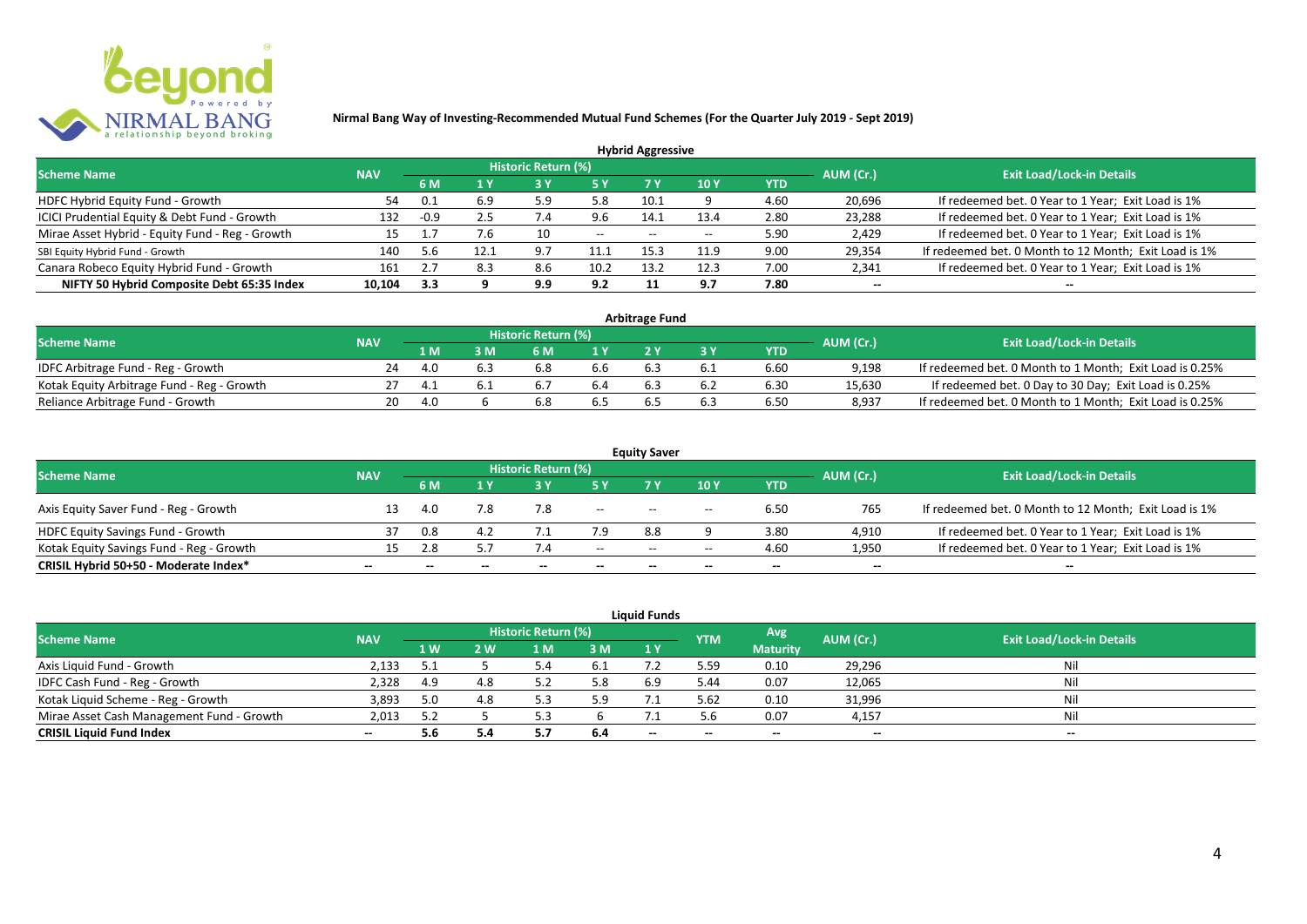

#### **1 M 3 M 6 M 1 Y 3 Y** NOFC Ultra Short Term Fund - Reg - Growth 11 5.7 8.1 8.1 8.5 -- 6.31 0.40 8,309 Nil<br>11 5.5 7.9 8.2 8.6 -- 6.15 0.45 3,668 Nil IDFC Ultra Short Term Fund - Reg - Growth 11 5.5 7.9 8.2 8.6 -- 6.15 0.45 3,668 Nil Nil<br>SBI Magnum Ultra Short Duration Fund - Growth 4.304 5.5 8 8 8.5 7.5 6.45 0.47 9.411 Nil SBI Magnum Ultra Short Duration Fund - Growth 4,304 5.5 8 8 8.5 7.5 6.45 0.47 9,411 Nil **NIFTY Ultra Short Duration Debt Index 3,928 5.5 7.6 7.9 8.5 7.6 -- -- -- -- Avg Maturity Historic Return (%) YTM Ultra Short Fund** Scheme Name **NAV NAV Historic Return (%)** NAV Historic Return (%) Note and the May AUM (Cr.) Exit Load/Lock-in Details<br>The Scheme Name of the State Load/Lock-in Details

| <b>Money Market Fund</b>                                   |            |     |     |                     |                          |       |                          |                 |                          |                                  |  |  |  |
|------------------------------------------------------------|------------|-----|-----|---------------------|--------------------------|-------|--------------------------|-----------------|--------------------------|----------------------------------|--|--|--|
| <b>Scheme Name</b>                                         | <b>NAV</b> |     |     | Historic Return (%) |                          |       | <b>YTM</b>               | Avg             | AUM (Cr.)                | <b>Exit Load/Lock-in Details</b> |  |  |  |
|                                                            |            | 1 M | 3 M | 6 M                 | 1Y                       | 3Y    |                          | <b>Maturity</b> |                          |                                  |  |  |  |
| Aditya Birla Sun Life Money Manager Fund - Reg -<br>Growth | 260        | 5.9 | 8.6 | 8.5                 | 8.7                      | 7.6   | 6.04                     | 0.45            | 12,746                   | Nil                              |  |  |  |
| ICICI Prudential Money Market Fund - Reg - Growth          | 269        | 5.9 | 8.1 | 8.1                 | 8.4                      | 7.4   | 6.14                     | 0.45            | 9,688                    | Nil                              |  |  |  |
| Reliance Money Market Fund - Growth                        | 2,936      | 6.1 | 8.2 | 8.4                 | 8.7                      |       | 6.11                     | 0.38            | 3,074                    | Nil                              |  |  |  |
| UTI Money Market Fund - Reg - Growth                       | 2,182      | 5.7 | 8.2 | 8.3                 | 8.5                      | 7.5   | 6.16                     | 0.49            | 6,584                    | Nil                              |  |  |  |
| <b>CRISIL Liquid Fund Index</b>                            | $-$        | 5.7 | 6.4 | 6.9                 | $\overline{\phantom{a}}$ | $- -$ | $\overline{\phantom{a}}$ | $\sim$          | $\overline{\phantom{a}}$ | $\overline{\phantom{a}}$         |  |  |  |

| <b>Short Term Fund</b>                          |            |     |      |                            |      |  |            |                 |           |                                  |  |  |  |
|-------------------------------------------------|------------|-----|------|----------------------------|------|--|------------|-----------------|-----------|----------------------------------|--|--|--|
| <b>Scheme Name</b>                              | <b>NAV</b> |     |      | <b>Historic Return (%)</b> |      |  | <b>YTM</b> | Avg             | AUM (Cr.) | <b>Exit Load/Lock-in Details</b> |  |  |  |
|                                                 |            | 1 M | 3 M  | 6 M                        | 1 V  |  |            | <b>Maturity</b> |           |                                  |  |  |  |
| HDFC Short Term Debt Fund - Growth              |            |     | 10.2 |                            |      |  | 7.45       | 2.66            | 8,488     | Nil                              |  |  |  |
| IDFC Bond Fund - Short Term Plan - Reg - Growth | 40         |     | 10.7 | 9.3                        | 10.6 |  | 6.96       | 2.12            | 9,643     | Nil                              |  |  |  |
| Kotak Bond Short Term Plan - Reg - Growth       | 36         | 2.4 | 10   |                            | 10.3 |  | 7.51       | 2.60            | 9,607     | Nil                              |  |  |  |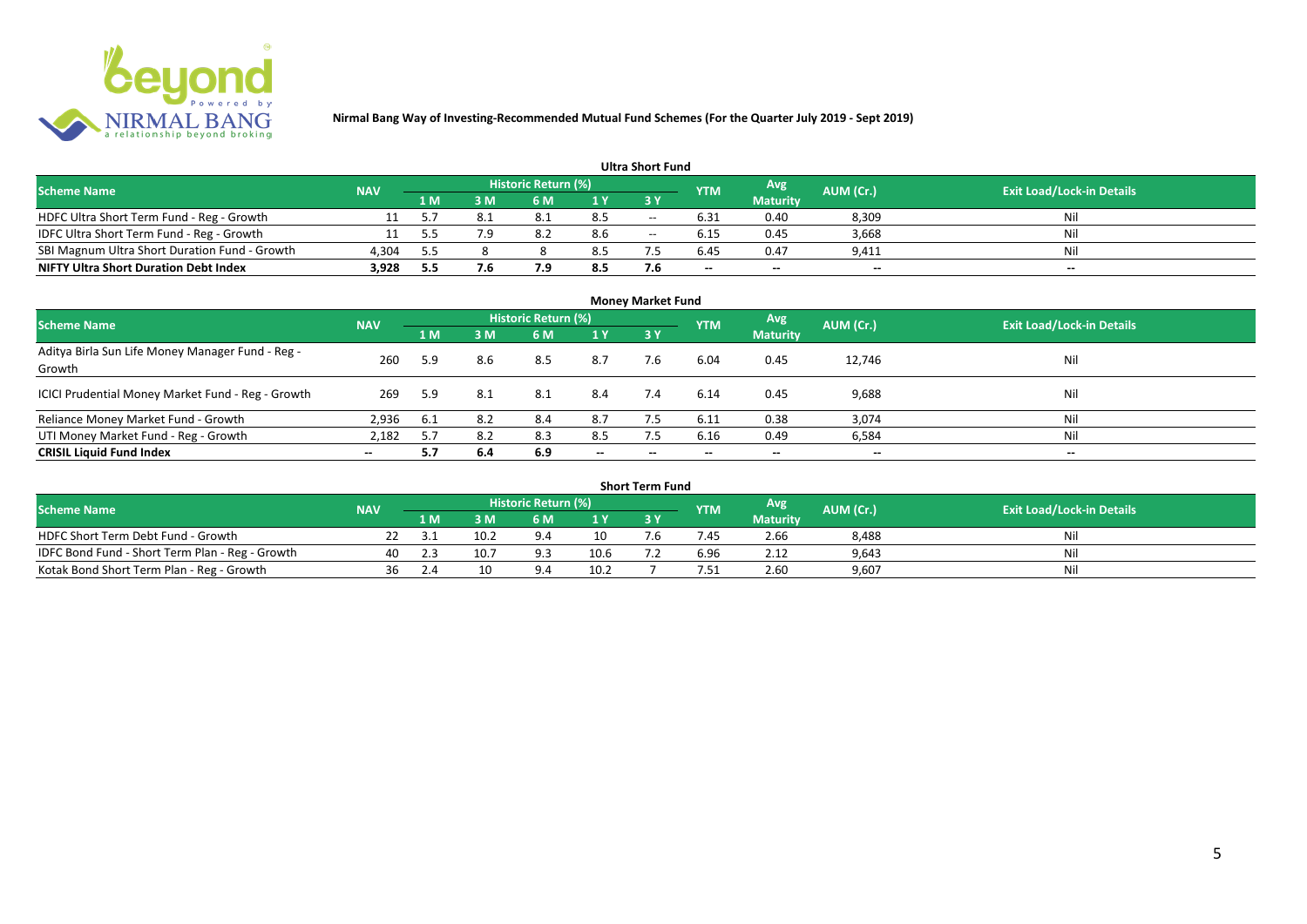

| <b>Low Duration Fund</b>                  |            |     |     |                     |     |  |            |                 |           |                                  |  |  |  |  |
|-------------------------------------------|------------|-----|-----|---------------------|-----|--|------------|-----------------|-----------|----------------------------------|--|--|--|--|
| <b>Scheme Name</b>                        | <b>NAV</b> |     |     | Historic Return (%) |     |  | <b>YTM</b> | Avg             | AUM (Cr.) | <b>Exit Load/Lock-in Details</b> |  |  |  |  |
|                                           |            | 1 M |     | 6 M.                |     |  |            | <b>Maturity</b> |           |                                  |  |  |  |  |
| <b>HDFC Low Duration Fund - Growth</b>    |            |     | 8.3 |                     | 8.5 |  | 6.81       | 0.99            | 15,626    | Nli                              |  |  |  |  |
| Canara Robeco Savings Fund - Reg - Growth | 30         |     |     | 8.3                 | 8.7 |  | 6.33       | 0.79            | 1,051     | Ni                               |  |  |  |  |
| IDFC Low Duration Fund - Reg - Growth     | 28         | 5.0 |     | 8.5                 | 8.9 |  | 6.35       | 0.81            | 4.587     | Ni                               |  |  |  |  |

| <b>Banking &amp; PSU Bond Funds</b>            |            |     |      |                     |     |  |            |                 |                  |                                  |  |  |  |  |
|------------------------------------------------|------------|-----|------|---------------------|-----|--|------------|-----------------|------------------|----------------------------------|--|--|--|--|
| <b>Scheme Name</b>                             | <b>NAV</b> |     |      | Historic Return (%) |     |  | <b>YTM</b> | Avg             | <b>AUM (Cr.)</b> | <b>Exit Load/Lock-in Details</b> |  |  |  |  |
|                                                |            | 1 M | 3 M. | 6 M                 | 1 Y |  |            | <b>Maturity</b> |                  |                                  |  |  |  |  |
| HDFC Banking and PSU Debt Fund - Reg - Growth  |            | 3.b |      |                     |     |  | 7.79       | 2.78            | 3,403            | Nil                              |  |  |  |  |
| Kotak Banking and PSU Debt Fund - Reg - Growth | 44         | 0.7 | 10.4 |                     |     |  | '.47       | 3.61            | 2,621            | Nil                              |  |  |  |  |
| IDFC Banking & PSU Debt Fund - Reg - Growth    |            |     | 12.4 | 10.5                |     |  | 7.16       | 3.39            | 9,183            | Nil                              |  |  |  |  |

| <b>Corporate Bond Funds</b>                         |            |     |      |                     |      |     |            |                 |           |                                  |  |  |  |
|-----------------------------------------------------|------------|-----|------|---------------------|------|-----|------------|-----------------|-----------|----------------------------------|--|--|--|
| <b>Scheme Name</b>                                  | <b>NAV</b> |     |      | Historic Return (%) |      |     | <b>YTM</b> | <b>Avg</b>      | AUM (Cr.) | <b>Exit Load/Lock-in Details</b> |  |  |  |
|                                                     |            | 1 M | 3 M  | 6 M                 | 1Y   |     |            | <b>Maturity</b> |           |                                  |  |  |  |
| ICICI Prudential Corporate Bond Fund - Reg - Growth | 20         |     | 9.9  | 9.6                 |      | 7.4 | 7.22       | 2.28            | 9,002     | Nil                              |  |  |  |
| HDFC Corporate Bond Fund - Growth                   |            | 0.1 | 10.6 | 10.4                | 11.5 |     | 7.26       | 4.08            | 12,910    | Ni!                              |  |  |  |
| Kotak Corporate Bond Fund - Std - Growth            | 2,585      | 4.2 | 10.4 |                     | 10.1 |     |            | 1.59            | 2,448     | Nil                              |  |  |  |